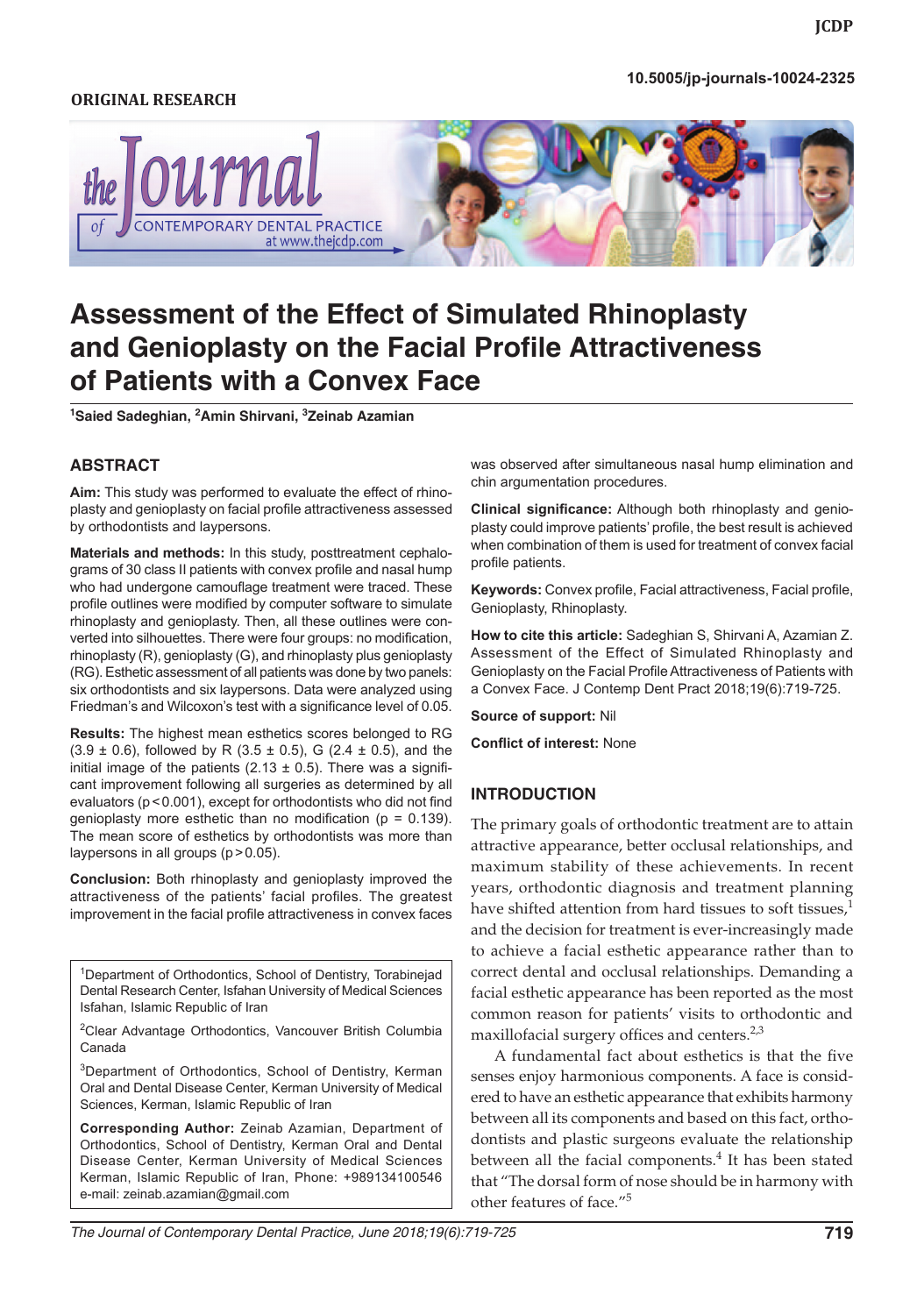Class II patients comprise a significant percentage of orthodontic patients. Ast et al<sup>6</sup> evaluated the occlusal relationships of 1,418 high school students aged 15 to 18 years and reported a prevalence rate of 23.8% for class II malocclusion. For these patients, decision-making between camouflage, orthodontic surgery and treatment with or without extraction is one of the major challenges in orthodontic treatment planning, considering the different and unpredictable effects they have on the facial profile and the patients' soft tissues after treatment. In patients with mild skeletal discrepancy, camouflage treatment is an accepted treatment modality. However, at the end of the treatment, the patient might have a convex profile.

The nasal profile is one of the most important determining variables in the treatment planning of class II patients. In a patient with a prominent nose, the camouflage treatment plan does not result in a very esthetic appearance. On the contrary, a nasal hump is usually seen in class II patients. The shape of the nose in skeletal class II malocclusion usually follows the overall convexity of the face. Growth pattern data from a growth and development study carried out by Bolton showed that the nasal hump in most cases develops in association with class II malocclusion.7 On the face, the nose and chin are considered important components of smile framework due to their position, and attention to their soft tissue profile might affect the attractiveness of the facial profile; therefore, they should be taken into account in orthodontic treatment planning. Patients who accept the camouflage treatment are sometimes encouraged to carry out adjunctive rhinoplasty and genioplasty procedures. In order to create ideal changes in facial appearance, making changes in both nose and chin might be needed. $8$ 

Currently, various techniques are available for the evaluation of facial attractiveness and perception of the facial profile: evaluation through observation of silhouettes, $9-12$  facial outline drawings, $13,14$  and photographs.<sup>15,16</sup> The advantage of the use of silhouettes is the elimination of biases, such as gender, ethnicity, effect of cosmetics, hairstyle, and the form and color of the eyes.<sup>17</sup> Davidenko<sup>18</sup> reported that silhouettes provide sufficient data to estimate age and gender and even the attractiveness of the face.

Although the effect of esthetic surgeries on facial attractiveness has been evaluated in some cultures,<sup>11,12,19,20</sup> no previous study was found in Iranian population. Hence, the aim of the present study was to evaluate the effect of rhinoplasty and genioplasty on the facial profile attractiveness of patients with a convex face.

## **MATERIALS AND METHODS**

#### **Study Design**

The study protocol was approved by local university ethical committee. Orthodontic records of patients who

| <b>Table 1:</b> Inclusion and exclusion criteria |
|--------------------------------------------------|
|                                                  |

| Inclusion criteria                                                                      |
|-----------------------------------------------------------------------------------------|
| Angle skeletal class II malocclusion (ANB = $4-8$ )*                                    |
| Age $>18$ years                                                                         |
| Nasal hump                                                                              |
| Camouflage treatment plan (nonsurgical)                                                 |
| Proper posttreatment cephalograms in maximum intercuspation<br>and with no lip strain** |
| Exclusion criteria                                                                      |
| Previous dental or facial trauma                                                        |
| Congenital defects or syndromes                                                         |
| Rhinoplasty or orthognathic surgery                                                     |
| *Measurement of ANR angle was done precisely in all subjects                            |

\*Measurement of ANB angle was done precisely in all subjects using view box computer software; \*\*Absence of lip strain was confirmed by assessment of posttreatment photographs at rest

were treated in the Department of Orthodontics, Faculty of Dentistry, Isfahan University of Medical Sciences, from April 2012 to April 2016 were assessed and documents of 30 patients were selected based on inclusion and exclusion criteria (Table 1). Only posttreatment cephalograms and the profile photographs at rest after treatment were used in this study.

### **Preparation of Silhouettes**

Lateral cephalograms were scanned and digitized using Flatbed (HP Scanjet, Hewlett Packard, Böblingen, Germany) and a laptop (HP Pavilion Dv 6). Twenty-five soft tissue landmarks and 12 hard tissue landmarks (Fig. 1) were determined on a 15-inch color monitor with a resolution of  $1366 \times 768$  pixels using View Box 4.0 (dHal Orthodontic Software, Athens, Greece) computer software program. At this stage, the angle between A-point, nasion, and B-point (ANB) was measured by the software program and two patients were excluded, as they had ANB>8. Hence, 30 records were included in this study.

The initial digital tracing of the cephalograms of each patient was called image A and was considered as the reference image (Fig. 2A).

Prediction of genioplasty was carried out on the hard tissue. The bony advancement of the chin was carried out based on the S-line of the patient by a single maxillofacial surgeon. The amount of soft tissue advancement was determined by the values predicted by the software program. This image representing genioplasty was called image B (Fig. 2B).

Hump correction rhinoplasty was carried out on the nasal soft tissue by the same maxillofacial surgeon. The selected soft tissue landmarks intended for surgery were soft/above nasion, nasion, below nasion, bridge of nose, above pronasale, pronasale, and below pronasale. Surgery consisted of only the elimination of the nasal hump and creation of a mild concavity on the dorsum of

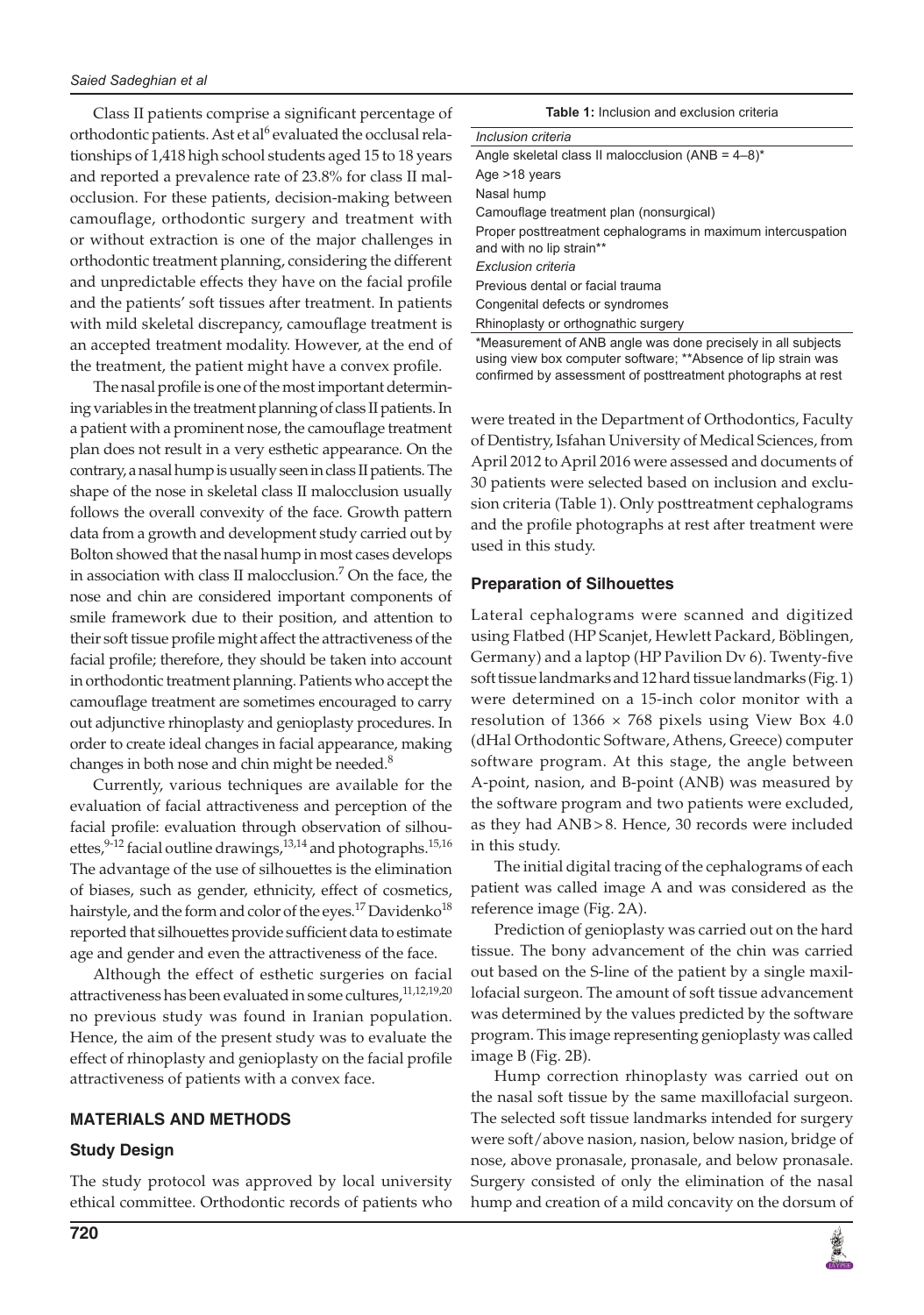*Assessment of the Effect of Simulated Rhinoplasty and Genioplasty*



**Fig. 1:** Soft and hard tissue landmarks

the nose, without manipulating the patients' pronasale point. This image representing rhinoplasty was called image C (Fig. 2C).

In order to predict genioplasty and rhinoplasty, both previous surgeries were carried out using the same values in the transverse and vertical dimensions. This image representing rhinoplasty plus genioplasty was called image D (Fig. 2D).

Finally, each of the prepared images of the patients' facial profile outlines was converted into silhouettes using Photoshop (version 13.0, Adobe Systems, San Jose, CA) software program in order to eliminate the confounding factors (Figs 2E to H).

#### **Assessment of Profile Preference**

A PowerPoint (Microsoft, Redmond, Washington, USA) presentation file was prepared including all the acquired images which consisted of 34 slides. Each slide consisted of four silhouette images of one patient. The silhouette images were set randomly. The code of each patient was mentioned at the top of each slide. The first four slides were duplicates of randomly selected slides and were not



**Figs 2A to H:** Profile outlines (A) before surgery, (B) after rhinoplasty, (C) after genioplasty, (D) after rhinoplasty plus genioplasty, and (E–H) corresponding silhouettes for subfigures A to D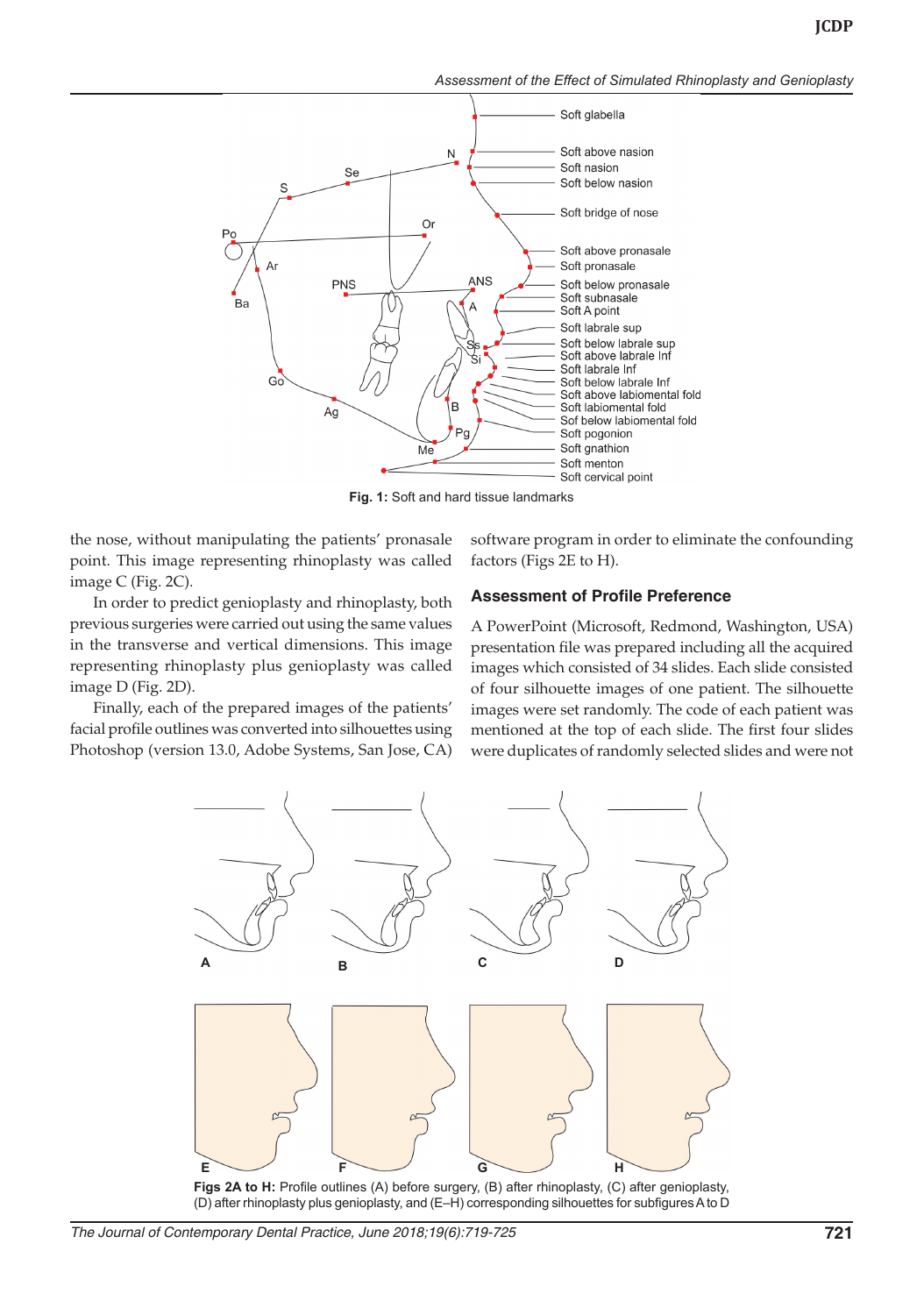included in the statistical analysis. They were only used to prepare the minds and eyes of the observers and help them make a better judgment. The first slide was displayed for 60 seconds. The second slide was displayed for 48 seconds and the display time was decreased to 40 seconds (10 seconds for each image) for the rest the slides. The slides were displayed automatically, with no possibility to go back or stop it. There was a buzz at the end of the display of each slide and before the next slide was displayed.

The observers were placed in two panels: orthodontists and laypersons. The first panel included six orthodontists (three males and three females) who had been graduated from the same university. The laypersons consisted of six students (three males and three females) in fields other than art and dentistry. All observers lived in the same city. Each observer was given a questionnaire consisting 34 boxes. Each box contained four visual analog scale (VAS) scores and each VAS belonged to one image of each slide. The observers were instructed to rate the beauty of each image based on a 10-point VAS. In order to assess reliability of the test, two randomly selected observers repeated the process after 2 weeks under the same conditions and evaluation criteria.

#### **Statistical Analysis**

Data were evaluated using Statistical Package for the Social Sciences version 18 (SPSS, Chicago, USA). Friedman's test was used to evaluate differences in the mean esthetics scores of different surgical approaches. Wilcoxon's test was used to compare the mean esthetic scores between orthodontists and laypersons. Interclass correlation coefficient (ICC) test was done for interrater and intrarater reliability. All tests were done at a significance level of 0.05.

#### **RESULTS**

Table 2 presents the mean esthetics scores of each profile based on the panel of observers. The highest mean esthetics scores among all observers belonged to rhinoplasty plus genioplasty image  $(3.9 \pm 0.6)$ , followed by rhinoplasty image (3.5  $\pm$  0.5), genioplasty image (2.4  $\pm$ 0.5), and the initial image of the patients  $(2.13 \pm 0.5)$  in descending order. There were significant differences in the mean esthetics scores between the orthodontists and the laypersons  $(p < 0.05)$  (Table 2). The mean score for each profile was not significantly different between male and female observers  $(p>0.05)$ .

When it is necessary to avoid type I error, a Bonferroni correction should be considered.<sup>21</sup> Considering Bonferroni correction, Wilcoxon's test was used to perform pairwise comparisons between esthetics scores of four profiles (Table 3). The results, based on the opinions of all the observers, showed that following both rhinoplasty and rhinoplasty plus genioplasty, the mean esthetics scores of the patient's profile improved significantly compared with the patients' initial profiles ( $p < 0.001$ ). Based on the opinions of laypersons, there was a significant change in the mean score of the patients' profile after genioplasty  $(p<0.001)$ ; however, based on the opinions of orthodontists, the difference was not significant ( $p = 0.139$ ).

Based on the opinions of all the observers, there was a greater increase in the mean esthetics scores after the two adjunctive surgeries compared with the situation when only one of the surgeries was carried out  $(p < 0.001)$ .

The results of ICC for interrater reliability were 0.6 for initial tracing ( $p < 0.001$ ), 0.71 for rhinoplasty ( $p < 0.001$ ), 0.7 for genioplasty ( $p < 0.001$ ), and 0.61 for rhinoplasty plus genioplasty ( $p < 0.001$ ). The ICC intrarater reliability was 0.6 for orthodontist and 0.843 for layperson (p<0.001). Based on these results, the process had a good inter- and intrarater agreement.

#### **DISCUSSION**

A study on an Iranian population showed that this population bears the highest resemblance to the Caucasians.

| <b>Table 2.</b> INICAL CONCILEGY SCOTCO OF PARCHI PROTICS TOP CACH PARCH |         |      |             |      |             |      |                                  |           |  |
|--------------------------------------------------------------------------|---------|------|-------------|------|-------------|------|----------------------------------|-----------|--|
|                                                                          | Initial |      | Rhinoplasty |      | Genioplasty |      | <b>Rhinoplasty + Genioplasty</b> |           |  |
| Panels                                                                   | Mean    | SD   | Mean        | SD   | Mean        | SD   | Mean                             | <b>SD</b> |  |
| Orthodontists                                                            | 2.55    | 0.66 | 3.68        | 0.5  | 2.71        | 0.66 | 4.03                             | 0.68      |  |
| Laypersons                                                               | 1.72    | 0.5  | 3.44        | 0.57 | 2.13        | 0.48 | 3.81                             | 0.61      |  |
| p-value*                                                                 | < 0.001 |      | 0.006       |      | < 0.001     |      | 0.033                            |           |  |

**Table 2:** Mean esthetic scores of patient profiles for each panel

SD: Standard deviation; \*Wilcoxon test

| <b>Table J.</b> Digitilicative Of Hiditiple comparisons of estrictic scores |              |                          |              |             |                           |            |  |  |  |  |
|-----------------------------------------------------------------------------|--------------|--------------------------|--------------|-------------|---------------------------|------------|--|--|--|--|
|                                                                             | Rhinoplasty  |                          |              | Genioplasty | Rhinoplasty + Genioplasty |            |  |  |  |  |
|                                                                             | Orthodontist | Laypersons               | Orthodontist | Laypersons  | Orthodontist              | Laypersons |  |  |  |  |
| Initial                                                                     | $< 0.001*$   | $< 0.001*$               | 0.139        | $< 0.001*$  | $< 0.001*$                | $< 0.001*$ |  |  |  |  |
| Rhinoplasty                                                                 |              |                          | $< 0.001*$   | $< 0.001*$  | $0.001*$                  | $< 0.001*$ |  |  |  |  |
| Genioplasty                                                                 | -            | $\overline{\phantom{a}}$ | -            |             | $< 0.001*$                | $< 0.001*$ |  |  |  |  |
| *Significant using Wilcoxon test                                            |              |                          |              |             |                           |            |  |  |  |  |

**Table 3:** Significance of multiple comparisons of esthetic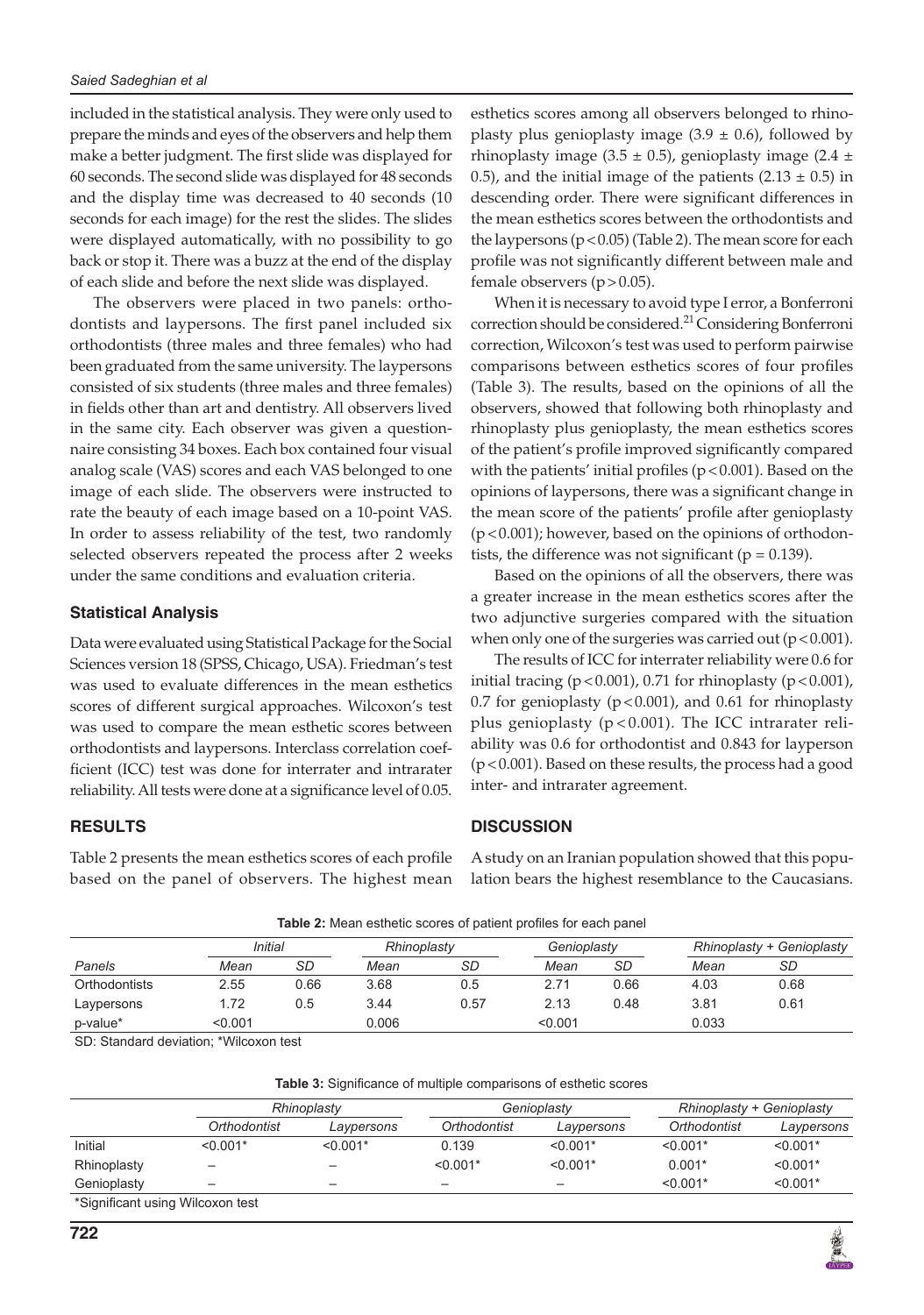Attractive Iranians have a straight facial profile, a small ascending nose, a slightly protruding maxilla and prominent lips.22 It is of great importance to determine the effect of surgical interventions on esthetics and to consider the amount of this effect during treatment planning. In the present study, the effect of rhinoplasty and genioplasty separately and simultaneously on the attractiveness of the facial profile was evaluated. The results showed that based on the opinions of orthodontists and laypersons, the different surgical approaches significantly affected the facial profile esthetics.

The patients' facial profile attractiveness improved after hump correction rhinoplasty. The results of another study in an Iranian population showed that a prominent nose is not considered beautiful; furthermore, it causes the lips to appear retruded.<sup>22</sup> Other studies, consistent with the present study, have shown that a less prominent nose with a higher nasal tip and a more obtuse nasolabial fold is more acceptable in many cultures, including Brazil, $2<sup>3</sup>$ Yemen, Saudi Arabia,<sup>24</sup> United Kingdom,<sup>12</sup> and China.<sup>19</sup> Also, it has been stated that in patients with class II normal profile, a straight nasal dorsum is more attractive than a convex dorsum and these patients would benefit from surgical correction of a convex dorsum. $9$  In this survey on an Iranian population with a convex face, the result showed that a straight nose is more attractive compared with a nose with a convex profile (hump).

The most common adjunctive esthetic surgical procedure in dentofacial patients is genioplasty.<sup>7</sup> Based on the results of the present study, according to the opinions of orthodontists, the patients' facial profile esthetics improved dafter genioplasty compared with that before treatment; however, such an increase in esthetic appearance was not statistically significant. However, based on the opinion of laypersons, genioplasty significantly increased the facial profile esthetics of the patients. These findings are consistent with those of a study in India which showed that people are interested in straight profiles with prominent chins, and profiles with SNB angles of ≥78° resulted in more prominent chins and more attractive profiles.<sup>25</sup> In addition, in a Turkish,<sup>26</sup> Italian,<sup>27</sup> Brazilian, $^{28}$  and Arab<sup>11</sup> populations too, more prominent chins in the facial profiles of males were considered more attractive.

The results of the present study showed that based on the opinions of all the observers, the facial profile esthetics improved after simultaneous rhinoplasty and genioplasty. In addition, the most esthetic facial profiles, based on the opinions of all observers, were achieved after simultaneous rhinoplasty and genioplasty, followed by rhinoplasty alone and genioplasty alone. Studies carried out on whites, African Americans, and Yemenese populations have shown that both specialists and laypersons prefer

straight profiles.<sup>19,29</sup> In addition, in the Asian populations, too, the orthodontists had a more positive opinion about more straight facial profiles.<sup>30,31</sup>

The preference of simultaneous rhinoplasty and genioplasty did not hold true for all the facial profiles and there was individual variability. These data confirm the fact that the attractiveness of the facial profile is not solely under the influence of the nose and chin forms. Other facial components could also exert different effects on esthetics. Hence, rhinoplasty, elimination of the nasal hump, genioplasty, and chin augmentation cannot be considered prerequisites for all the patients as a solution to improve attractiveness.

In the present study, orthodontists gave mean higher esthetics scores to the subjects compared with the laypersons, consistent with the results of similar studies.<sup>32-36</sup> It has been reported that mass media and the educations received by orthodontists have affected their sense of beauty.<sup>32</sup> On the contrary, orthodontists have attained more logical and achievable criteria considering their experience in relation to the promotion of esthetics; the opposite consideration is the general population's ideal mental picture which has been affected by Hollywood stars. However, some other evaluations have shown that laypersons are interested, more than orthodontists and surgeons, in rating the faces normal or more beautiful.<sup>37</sup> It seems that the viewpoint of laypersons is more important and should be considered during treatment planning.

Generally, there was no difference in the preferred facial profile between the observers of the two panels. The most esthetic facial profile in both groups was achieved after simultaneous rhinoplasty and genioplasty, indicating that the final result in relation to esthetics is not very related to the background of individuals; technical educations do not finally change the background; and finally, the esthetics goals of orthodontists in relation to the nose and chin are consistent with the esthetic viewpoint of the community's ordinary members. The results of the present study are consistent with those of other studies in other communities<sup>9,20</sup> and even in the Iranian population.38

Evaluation of facial esthetics is a subjective and complex issue. It is difficult to determine objective criteria for the evaluation of facial attractiveness. Several factors, such as the effect of cultural differences and the community make it difficult to make objective judgments and create criteria for the evaluation of esthetics.<sup>39</sup> In the present study, the observers were selected from one city to minimize culture-related variations. Use of numeric scores and quantification of criteria in the field of facial esthetics and attractiveness, increases the sensitivity of judgments made compared with the qualitative description of esthetics. However, such quantification might lead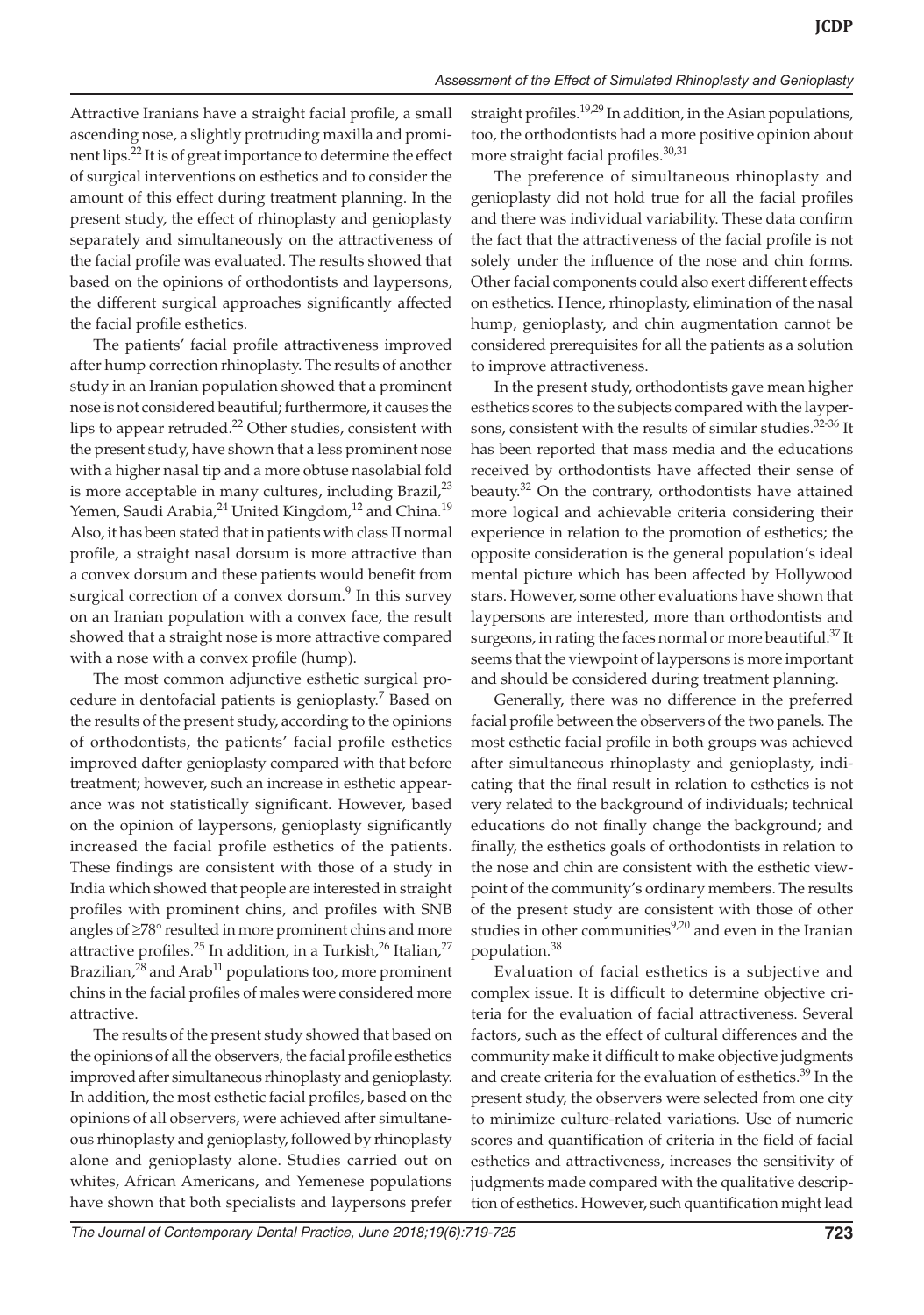to biases among the observers. $40,41$  Of all the techniques used for the quantification of emotions, VAS is more acceptable for observers since it eliminates the bias resulting from scoring in numeric scale and equal appearing interval scale.<sup>41</sup> The VAS has so far been used for the evaluation of opinions about the different aspects of dentofacial appearance: the esthetics of the facial profile, dental esthetics, smile esthetics, etc. This technique is easy, simple, and fast. However, this does not mean that it does not have its specific weaknesses and limitations.<sup>42</sup> Observers tend to spread their responses over the entire scale and avoid the ends at the anchor points, independently of the actual preferences. $41,42$  The limitations of the use of VAS are not greater than those of description with the use of words. However, when words are used for descriptions (such as very attractive, attractive, moderate, and not attractive) there is no certainty that the interval between two descriptive words is the same in the mind of an observer. In addition, use of similar words by different observers might not mean a similarity of their opinions. Therefore, visual analogs seem to be more effective compared with verbal analogs.<sup>40</sup>

Similar to the recently published studies, $11,12,43-45$  in the present study, an attempt was made to eliminate confounding factors with the use of silhouettes for evaluations. However, it has been suggested that silhouettes might affect the evaluations, and the accuracy of assessment of esthetics could be increased if silhouettes in combination with other evaluation techniques are applied.10,20,46

Finally, it is of great importance to predict the final outcome of orthodontic treatments, especially when growth modification or surgical interventions are involved.47,48 Based on the results, convex profiles could be significantly improved by combination of rhinoplasty and genioplasty.

## **CONCLUSION**

Considering the subjective nature of the evaluation of esthetics and the confounding factors in this respect, the following conclusions could be made based on the results of the present study on an Iranian population:

- The opinions of the orthodontists and laypersons about the preferred facial profile were the same.
- Both rhinoplasty and genioplasty improve the attractiveness of the patients' facial profiles.
- Nasal hump elimination surgery in convex faces results in greater improvement in the patients' profile compared with chin argumentation procedure.
- In the Iranian subjects with a convex face, a straight nose is more attractive compared with a nose with a convex profile (hump).

The greatest improvement in the facial profile attractiveness in convex faces was observed after simultaneous nasal hump elimination and chin argumentation procedures.

## **Clinical Significance**

In order to achieve the most desirable esthetic results for orthodontic patients, genioplasty and rhinoplasty could be indicated. Although both of these surgeries could improve patients' profile, the best result is achieved when a combination of them is used for convex facial profile patients.

## **REFERENCES**

- 1. Sarver DM, Ackerman JL. Orthodontics about face: the reemergence of the esthetic paradigm. Am J Orthod Dentofacial Orthop 2000 May;117(5):575-576.
- 2. Lecocq G, Truong Tan Trung L. Smile esthetics: calculated beauty? Int Orthod 2014;12:149-170.
- 3. Behnia H, Esmaeelinejad M, Eslamian L, Motamedian SR. New technique for midpalatal osteotomy in surgicallyassisted rapid palatal expansion. Br J Oral Maxillofac Surg 2017;55:556-557.
- 4. Jacobson, A.; White, L. Radiographic cephalometry: from basics to 3-D imaging. St. Louis (MO): Mosby; 2007. p. 141.
- 5. Gulsen A, Okay C, Aslan BI, Uner O, Yavuzer R. The relationship between craniofacial structures and the nose in Anatolian Turkish adults: a cephalometric evaluation. Am J Orthod Dentofacial Orthop 2006 Aug;130(2):131.e15-131.e25.
- 6. Ast DB, Carlos JP, Cons NC. The prevalence and characteristics of malocclusion among senior high school students in upstate New York. Am J Orthod 1965 Jun;51:437-445.
- 7. Proffit, WR.; White, RP.; Sarver, DM. Evaluation of soft tissues. In: Contemporary treatment of dentofacial deformity. Evaluation of facial soft tissues. St. Louis (MO): Mosby; 2003. p. 97.
- 8. Proffit, WR.; Fields, HW.; Sarver, DM.; Ackerman, JL. Combined surgery and orthodontic treatment. In: Proffit WR, Fields HW, editors. Contemporary orthodontics. Canada: Mosby; 2012. p. 705.
- 9. Morad G, Behnia H, Motamedian SR, Shahab S, Gholamin P, Khosraviani K, Nowzari H, Khojasteh A. Thickness of labial alveolar bone overlying healthy maxillary and mandibular anterior teeth. J Craniofac Surg 2014 Nov;25(6):1985-1991.
- 10. Behnia H, Motamedian SR, Kiani MT, Morad G, Khojasteh A. Accuracy and reliability of cone beam computed tomographic measurements of the bone labial and palatal to the maxillary anterior teeth. Int J Oral Maxillofac Implants. 2015 Nov-Dec;30(6):1249-1255.
- 11. Al Taki A, Guidoum A. Facial profile preferences, self-awareness and perception among groups of people in the United Arab Emirates. J Orthod Sci 2014 Apr;3(2):55-61.
- 12. Naini FB, Cobourne MT, Garagiola U, McDonald F, Wertheim D. Nasofacial angle and nasal prominence: a quantitative investigation of idealized and normative values. J Craniomaxillofac Surg 2016 Apr;44(4):446-452.
- 13. Prahl-Andersen B, Boersma H, van der Linden FP, Moore AW. Perceptions of dentofacial morphology by laypersons, general dentists, and orthodontists. J Am Dent Assoc 1979 Feb;98(2):209-212.